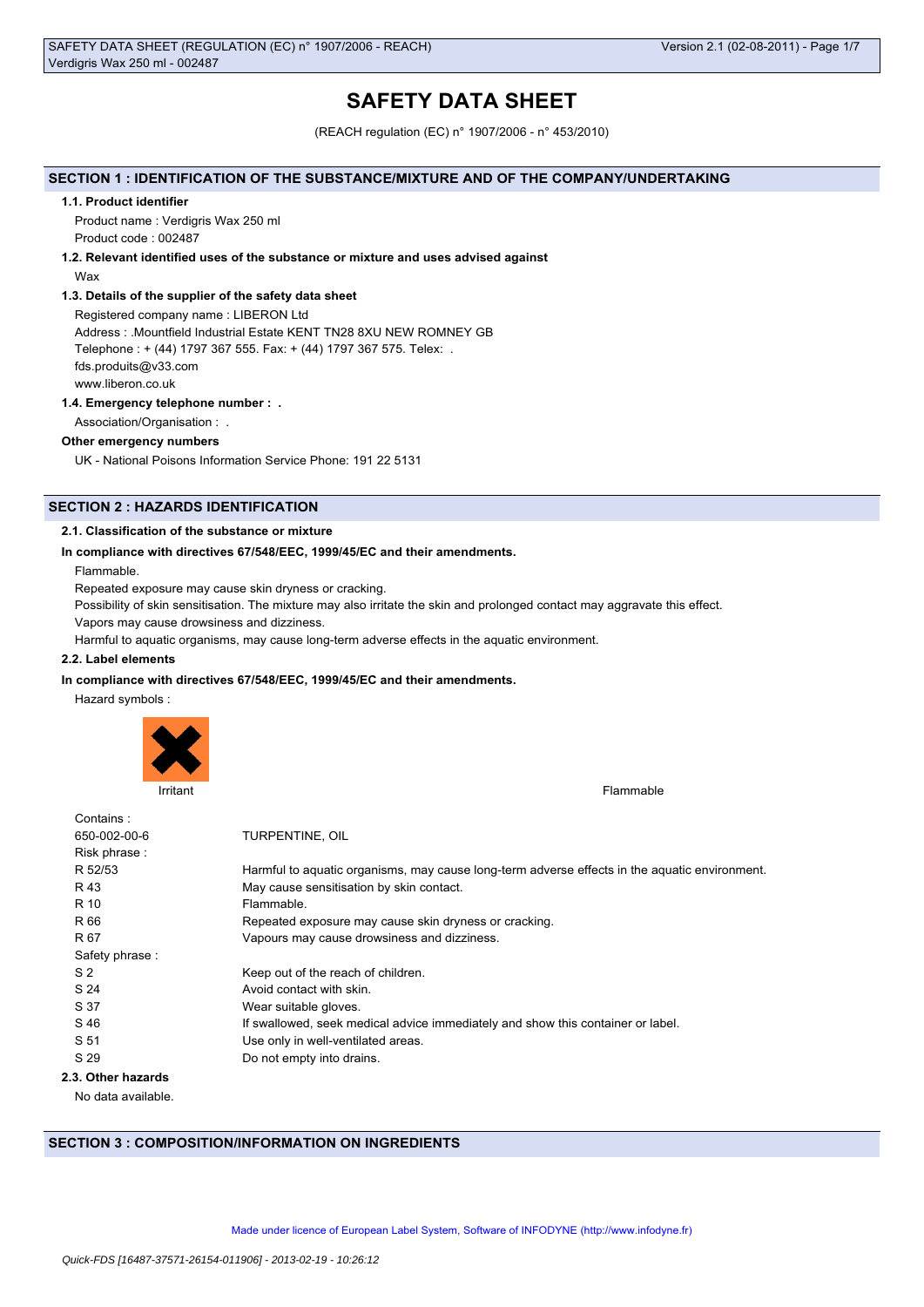### **3.1. Substances**

No substances fulfil the criteria set forth in annexe II section A of the REACH regulation (EC) n° 1907/2006.

### **3.2. Mixtures**

#### **Composition :**

| Identification          | Name                   | Classification                | $\frac{0}{0}$        |
|-------------------------|------------------------|-------------------------------|----------------------|
| EC: 919-857-5           | HYDROCARBONS, C9-C11,  | GHS07, GHS08, GHS02, Dgr      | $25 \le x \% \le 50$ |
| REACH: 01-2119463258-33 | N-ALKANES, ISOALKANES, | Xn                            |                      |
|                         | CYCLICS, <2% AROMATICS | H:226-304-336                 |                      |
|                         |                        | EUH:066                       |                      |
|                         |                        | R: 10-65-66-67                |                      |
| INDEX: 650-002-00-6     | TURPENTINE, OIL        | GHS02, GHS08, GHS07, GHS09,   | $10 \le x \% \le 25$ |
| CAS: 8006-64-2          |                        | Dgr                           |                      |
| EC: 232-350-7           |                        | Xn, N                         |                      |
|                         |                        | H:226-332-312-302-304-319-315 |                      |
|                         |                        | $-317-411$                    |                      |
|                         |                        | R:                            |                      |
|                         |                        | 10-20/21/22-36/38-43-51/53-65 |                      |

### **SECTION 4 : FIRST AID MEASURES**

As a general rule, in case of doubt or if symptoms persist, always call a doctor.

NEVER induce swallowing by an unconscious person.

### **4.1. Description of first aid measures**

#### **In the event of exposure by inhalation :**

In the event of massive inhalation, remove the person exposed to fresh air. Keep warm and at rest.

**In the event of splashes or contact with eyes :**

Wash thoroughly with soft, clean water for 15 minutes holding the eyelids open.

#### **In the event of splashes or contact with skin :**

Remove contaminated clothing and wash the skin thoroughly with soap and water or a recognised cleaner.

Watch out for any remaining product between skin and clothing, watches, shoes, etc.

In the event of an allergic reaction, seek medical attention.

If the contaminated area is widespread and/or there is damage to the skin, a doctor must be consulted or the patient transferred to hospital.

### **In the event of swallowing :**

Do not give the patient anything orally.

In the event of swallowing, if the quantity is small (no more than one mouthful), rinse the mouth with water and consult a doctor.

Keep the person exposed at rest. Do not force vomiting.

Seek medical attention, showing the label.

If swallowed accidentally, call a doctor to ascertain whether observation and hospital care will be necessary. Show the label.

Seek medical attention immediately, showing the label.

### **4.2. Most important symptoms and effects, both acute and delayed**

No data available.

#### **4.3. Indication of any immediate medical attention and special treatment needed**

No data available.

## **SECTION 5 : FIREFIGHTING MEASURES**

Flammable.

Chemical powders, carbon dioxide and other extinguishing gas are suitable for small fires.

#### **5.1. Extinguishing media**

Keep packages near the fire cool, to prevent pressurised containers from bursting.

### **Suitable methods of extinction**

- In the event of a fire, use
- sprayed water or water mist
- water with AFFF (Aqueous Film Forming Foam) additive
- halon
- foam
- multipurpose ABC powder
- BC powder
- carbon dioxide (CO2)

Prevent the effluent of fire-fighting measures from entering drains or waterways.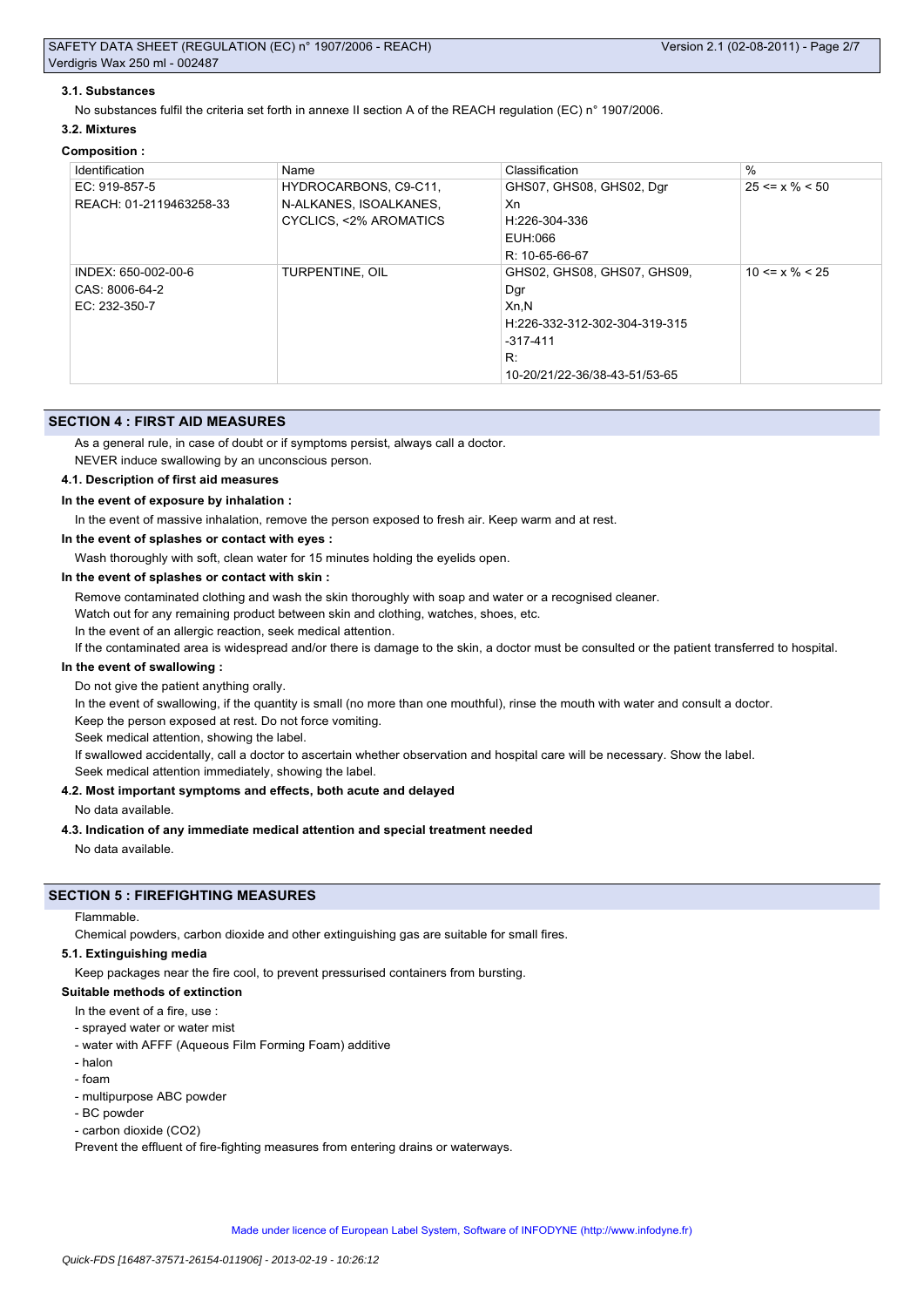### **Unsuitable methods of extinction**

In the event of a fire, do not use :

- water jet

## **5.2. Special hazards arising from the substance or mixture**

A fire will often produce a thick black smoke. Exposure to decomposition products may be hazardous to health.

Do not breathe in smoke.

In the event of a fire, the following may be formed :

- carbon monoxide (CO)

- carbon dioxide (CO2)

## **5.3. Advice for firefighters**

Fire-fighting personnel are to be equipped with autonomous insulating breathing apparatus.

## **SECTION 6 : ACCIDENTAL RELEASE MEASURES**

#### **6.1. Personal precautions, protective equipment and emergency procedures**

Consult the safety measures listed under headings 7 and 8.

#### **For non fire-fighters**

## Avoid inhaling the vapors.

Avoid any contact with the skin and eyes.

If a large quantity has been spilt, evacuate all personnel and only allow intervention by trained operators equipped with safety apparatus.

### **For fire-fighters**

Fire-fighters will be equipped with suitable personal protective equipment (See section 8).

#### **6.2. Environmental precautions**

Contain and control the leaks or spills with non-combustible absorbent materials such as sand, earth, vermiculite, diatomaceous earth in drums for waste disposal.

Prevent any material from entering drains or waterways.

If the product contaminates waterways, rivers or drains, alert the relevant authorities in accordance with statutory procedures

Use drums to dispose of collected waste in compliance with current regulations (see section 13).

## **6.3. Methods and material for containment and cleaning up**

Clean preferably with a detergent, do not use solvents.

### **6.4. Reference to other sections**

No data available.

## **SECTION 7 : HANDLING AND STORAGE**

Requirements relating to storage premises apply to all facilities where the mixture is handled. Individuals with a history of skin sensitisation should not, under any circumstance, handle this mixture.

### **7.1. Precautions for safe handling**

Always wash hands after handling.

Remove and wash contaminated clothing before re-using.

Ensure that there is adequate ventilation, especially in confined areas.

Remove contaminated clothing and protective equipment before entering eating areas.

### **Fire prevention :**

Handle in well-ventilated areas.

Vapours are heavier than air. They can spread along the ground and form mixtures that are explosive with air.

Prevent the formation of flammable or explosive concentrations in air and avoid vapor concentrations higher than the occupational exposure limits.

Prevent the accumulation of electrostatic charges with connections to earth.

The mixture can become electrostatically charged : always earth during decanting operations. Wear antistatic shoes and clothing and floors should be electrically conductive.

Use the mixture in premises free of naked flames or other sources of ignition and ensure that electrical equipment is suitably protected.

Keep packages tightly closed and away from sources of heat, sparks and naked flames.

Do not use tools which may produce sparks. Do not smoke.

Prevent access by unauthorised personnel.

### **Recommended equipment and procedures :**

For personal protection, see section 8.

Observe precautions stated on label and also industrial safety regulations.

Avoid inhaling vapors.

Avoid inhaling vapors. Carry out any industrial operation which may give rise to this in a sealed apparatus.

Provide vapor extraction at the emission source and also general ventilation of the premises.

Packages which have been opened must be reclosed carefully and stored in an upright position.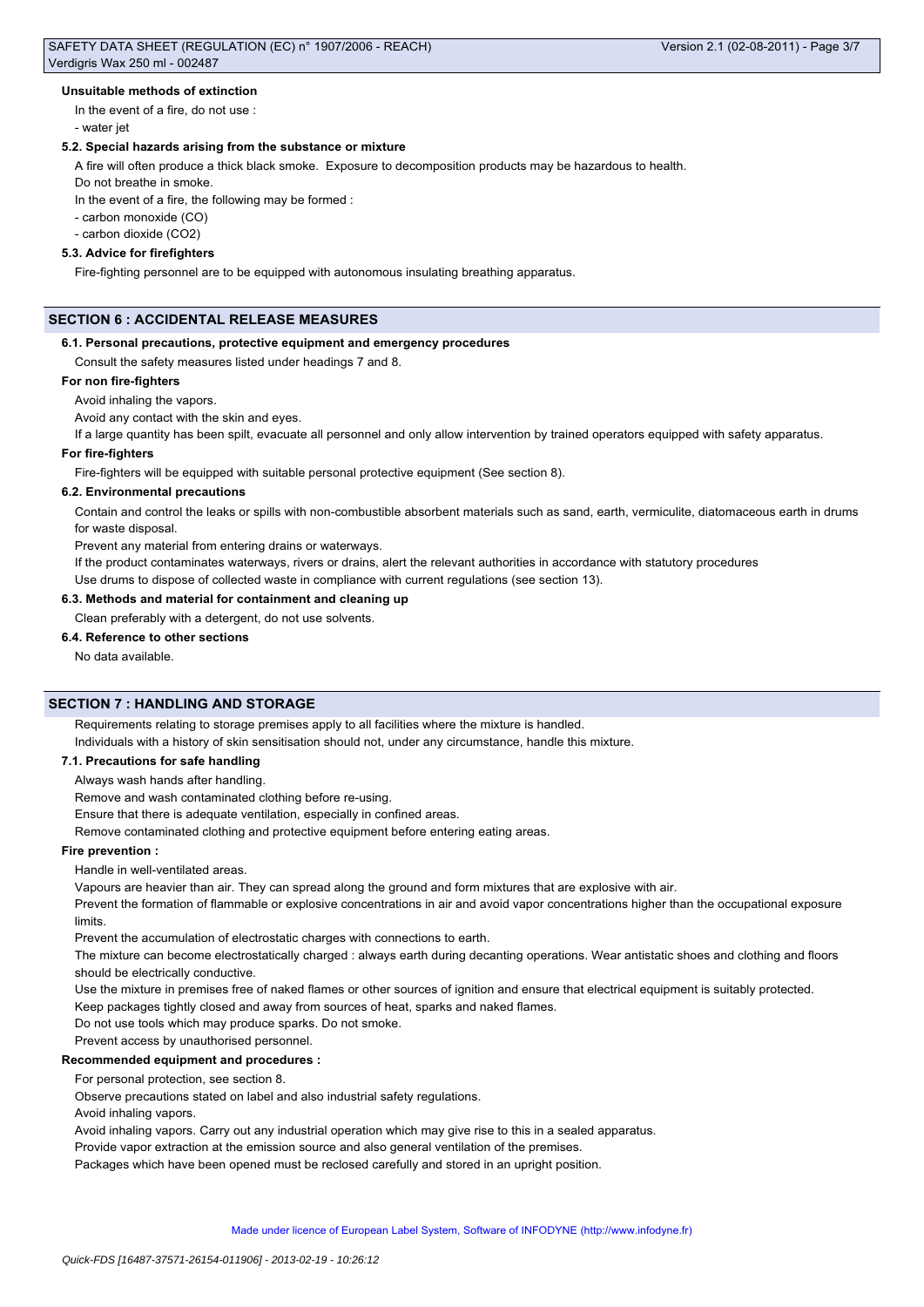## **Prohibited equipment and procedures :**

No smoking, eating or drinking in areas where the mixture is used. Never open the packages under pressure.

### **7.2. Conditions for safe storage, including any incompatibilities**

No data available.

#### **Storage**

Keep out of reach of children.

Keep the container tightly closed in a dry place.

Keep the container tightly closed in a dry, well-ventilated place

Keep away from all sources of ignition - do not smoke.

Keep well away from all sources of ignition, heat and direct sunlight

Avoid accumulation of electrostatic charges.

The floor must be impermeable and form a collecting basin so that, in the event of an accidental spillage, the liquid cannot spread beyond this area.

#### **Packaging**

Always keep in packaging made of an identical material to the original.

### **7.3. Specific end use(s)**

No data available.

### **SECTION 8 : EXPOSURE CONTROLS/PERSONAL PROTECTION**

#### **8.1. Control parameters**

### **Occupational exposure limits :**

- ACGIH TLV (American Conference of Governmental Industrial Hygienists, Threshold Limit Values, 2010) :

| CAS                                                       | TWA :       | STEL:         | Ceiling:                 | Definition:              | Criteria: |         |
|-----------------------------------------------------------|-------------|---------------|--------------------------|--------------------------|-----------|---------|
| 8006-64-2                                                 | 20 ppm      |               |                          |                          |           |         |
| - France (INRS - ED984 : 2008) :                          |             |               |                          |                          |           |         |
| <b>CAS</b>                                                | $VME-ppm$ : | $VME-mq/m3$ : | $VLE-ppm$ :              | $VLE-mq/m3$ :            | Notes :   | TMP No: |
| 8006-64-2                                                 | 100         | 560           |                          |                          |           | 65.84   |
| - UK / WEL (Workplace exposure limits, EH40/2005, 2007) : |             |               |                          |                          |           |         |
| CAS                                                       | TWA :       | STEL :        | Ceiling:                 | Definition:              | Criteria: |         |
| 8006-64-2                                                 | $100$ ppm   | $150$ ppm     | $\overline{\phantom{0}}$ | $\overline{\phantom{a}}$ |           |         |

#### **8.2. Exposure controls**

### **Personal protection measures, such as personal protective equipment**

Use personal protective equipment that is clean and has been properly maintained.

Store personal protective equipment in a clean place, away from the work area.

Never eat, drink or smoke during use. Remove and wash contaminated clothing before re-using. Ensure that there is adequate ventilation, especially in confined areas.

#### **- Eye / face protection**

Avoid contact with eyes.

Use eye protectors designed to protect against liquid splashes

Before handling, wear safety goggles in accordance with standard EN166.

#### **- Hand protection**

Use suitable protective gloves that are resistant to chemical agents in accordance with standard EN374.

Gloves must be selected according to the application and duration of use at the workstation.

Protective gloves need to be selected according to their suitability for the workstation in question : other chemical products that may be handled, necessary physical protections (cutting, pricking, heat protection), level of dexterity required.

Type of gloves recommended :

- Nitrile rubber (butadiene-acrylonitrile copolymer rubber (NBR))

- PVA (Polyvinyl alcohol)

Recommended properties :

- Impervious gloves in accordance with standard EN374

### **- Body protection**

Avoid skin contact.

Wear suitable protective clothing.

Suitable type of protective clothing :

In the event of substantial spatter, wear liquid-tight protective clothing against chemical risks (type 3) in accordance with EN14605 to prevent skin contact.

In the event of a risk of splashing, wear protective clothing against chemical risks (type 6) in accordance with EN13034 to prevent skin contact. Work clothing worn by personnel shall be laundered regularly.

After contact with the product, all parts of the body that have been soiled must be washed.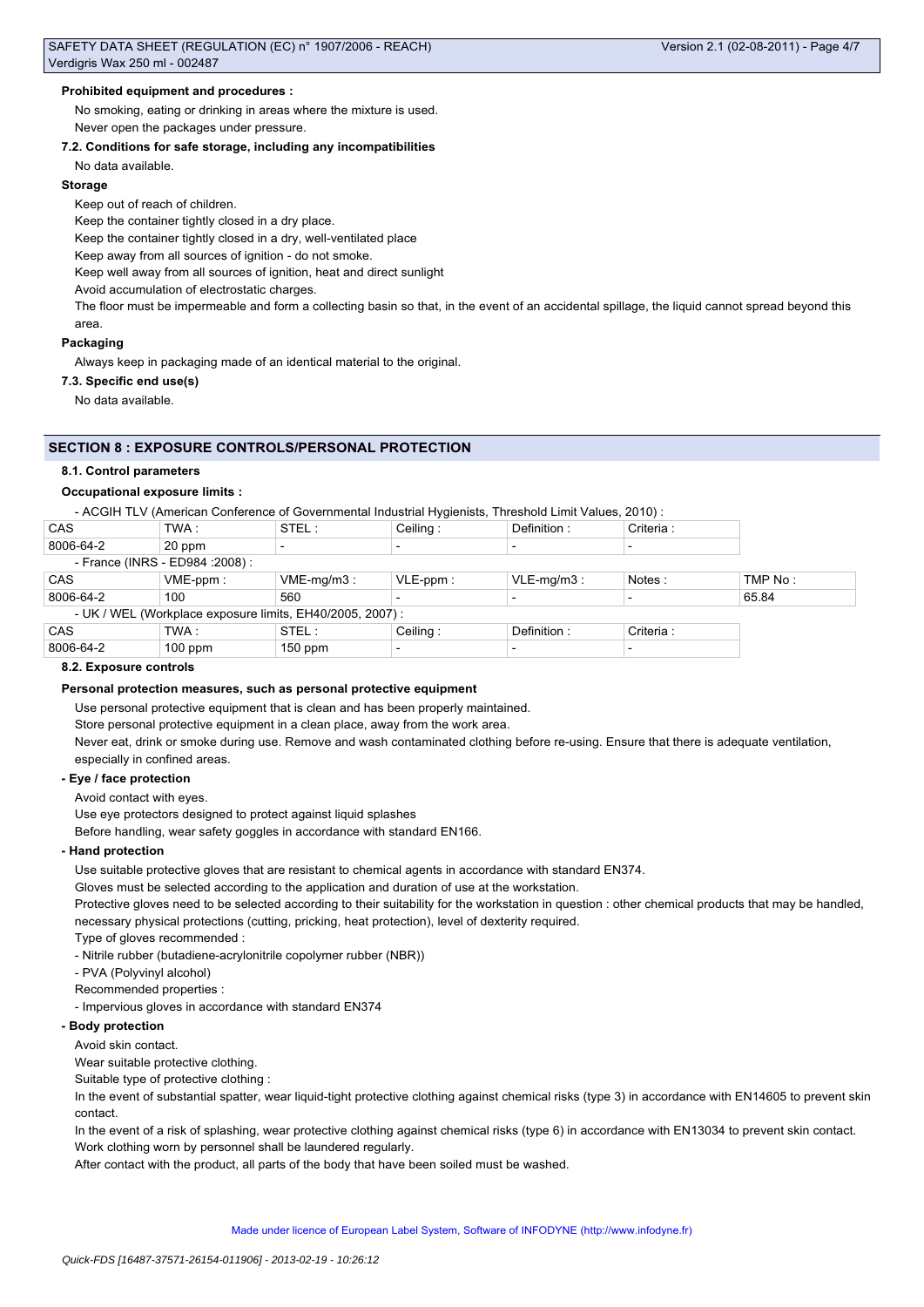## SAFETY DATA SHEET (REGULATION (EC) n° 1907/2006 - REACH) Verdigris Wax 250 ml - 002487

## **- Respiratory protection**

Avoid breathing vapours.

If the ventilation is insufficient, wear appropriate breathing apparatus.

When workers are confronted with concentrations that are above occupational exposure limits, they must wear a suitable, approved, respiratory protection device.

## **SECTION 9 : PHYSICAL AND CHEMICAL PROPERTIES**

## **9.1. Information on basic physical and chemical properties**

## **General information :**

| Physical state:                                                | viscous liquid.                                  |  |  |  |
|----------------------------------------------------------------|--------------------------------------------------|--|--|--|
| Important health, safety and environmental information         |                                                  |  |  |  |
| $pH$ :                                                         | Not relevant.                                    |  |  |  |
| Flash point interval:                                          | not relevant.                                    |  |  |  |
| Flash point interval :                                         | $21^{\circ}$ C <= Flash point <= 55 $^{\circ}$ C |  |  |  |
| Vapour pressure :                                              | not relevant.                                    |  |  |  |
| Density:                                                       | $0.8 - 0.9$                                      |  |  |  |
| Water solubility:                                              | Insoluble.                                       |  |  |  |
| $A \cap A$ $A$ $A$ $A$ $A$ $B$ $B$ $C$ $D$ $A$ $A$ $B$ $C$ $D$ |                                                  |  |  |  |

## **9.2. Other information**

No data available.

## **SECTION 10 : STABILITY AND REACTIVITY**

## **10.1. Reactivity**

No data available.

## **10.2. Chemical stability**

This mixture is stable under the recommended handling and storage conditions in section 7.

## **10.3. Possibility of hazardous reactions**

When exposed to high temperatures, the mixture can release hazardous decomposition products, such as carbon monoxide and dioxide, fumes and nitrogen oxide.

## **10.4. Conditions to avoid**

Any apparatus likely to produce a flame or to have a metallic surface at high temperature (burners, electric arcs, furnaces etc.) must not be allowed on the premises.

#### Avoid :

- accumulation of electrostatic charges.

- heating
- heat
- flames and hot surfaces

### **10.5. Incompatible materials**

### **10.6. Hazardous decomposition products**

- The thermal decomposition may release/form :
- carbon monoxide (CO)
- carbon dioxide (CO2)

## **SECTION 11 : TOXICOLOGICAL INFORMATION**

### **11.1. Information on toxicological effects**

Exposure to vapours from solvents in the mixture in excess of the stated occupational exposure limit may result in adverse health effects such as mucous membrane and respiratory system irritation and adverse effects on kidney, liver and central nervous system.

Symptoms produced will include headaches, numbness, dizziness, fatigue, muscular asthenia and, in extreme cases, loss of consciousness. Repeated or prolonged contact with the mixture may cause removal of natural oil from the skin resulting in non-allergic contact dermatitis and absorption through the skin.

Splashes in the eyes may cause irritation and reversible damage

Narcotic effects may occur, such as drowsiness, narcosis, decreased alertness, loss of reflexes, lack of coordination or dizziness. Effects may also occur in the form of violent headaches or nausea, judgement disorder, giddiness, irritability, fatigue or memory disturbance. May cause an allergic reaction by skin contact.

### **11.1.1. Substances**

No toxicological data available for the substances.

## **11.1.2. Mixture**

No toxicological data available for the mixture.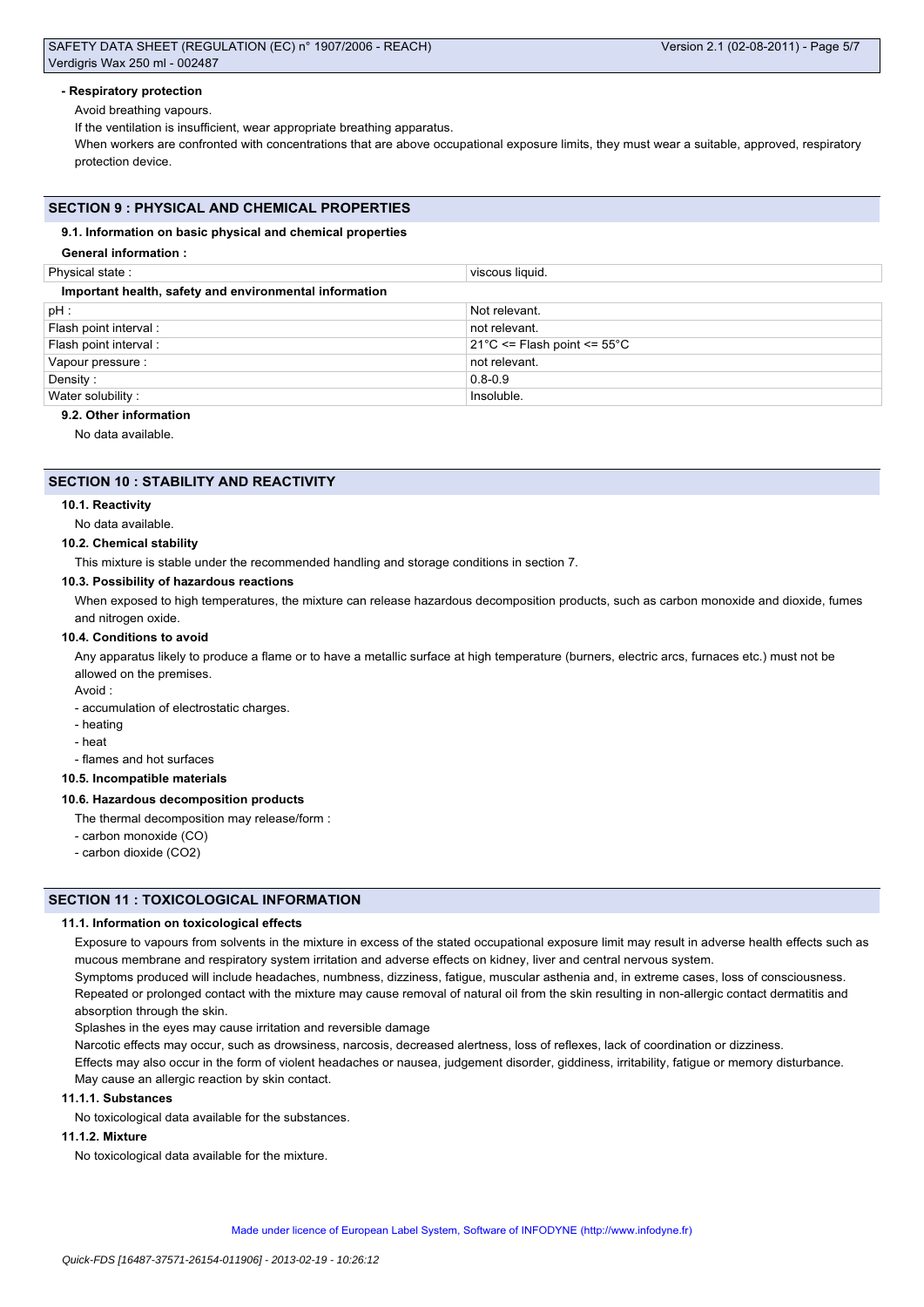## **SECTION 12 : ECOLOGICAL INFORMATION**

## Harmful to aquatic life with long lasting effects.

The product must not be allowed to run into drains or waterways.

## **12.1. Toxicity**

## **12.1.1. Substances**

No aquatic toxicity data available for the substances.

## **12.1.2. Mixtures**

No aquatic toxicity data available for the mixture.

## **12.2. Persistence and degradability**

No data available.

## **12.3. Bioaccumulative potential**

No data available.

## **12.4. Mobility in soil**

No data available.

## **12.5. Results of PBT and vPvB assessment**

No data available.

## **12.6. Other adverse effects**

No data available.

## **SECTION 13 : DISPOSAL CONSIDERATIONS**

Proper waste management of the mixture and/or its container must be determined in accordance with Directive 2008/98/EC. CAUTION: Oil cloths can self combust. Do not leave impregnated cloths in bundles. Before discarding lay them flat outside to dry to avoid a fire hazard.

### **13.1. Waste treatment methods**

Do not pour into drains or waterways.

### **Waste :**

Waste management is carried out without endangering human health, without harming the environment and, in particular without risk to water, air, soil, plants or animals.

Recycle or dispose of waste in compliance with current legislation, preferably via a certified collector or company.

Do not contaminate the ground or water with waste, do not dispose of waste into the environment.

### **Soiled packaging :**

Empty container completely. Keep label(s) on container. Give to a certified disposal contractor.

## **SECTION 14 : TRANSPORT INFORMATION**

Transport product in compliance with provisions of the ADR for road, RID for rail, IMDG for sea and ICAO/IATA for air transport (ADR 2011 -IMDG 2010 - ICAO/IATA 2011).

- Classification :

UN1263=PAINT (including paint, lacquer, enamel, stain, shellac, varnish, polish, liquid filler and liquid lacquer base) or PAINT RELATED MATERIAL (including paint thinning and reducing compound)

| <b>ADR/RID</b>                                 | Class | Code                     | Pack gr.       | Label    | Ident.          | LQ      | Provis.        | EQ             | Cat.           | Tunnel |
|------------------------------------------------|-------|--------------------------|----------------|----------|-----------------|---------|----------------|----------------|----------------|--------|
|                                                | 3     | F <sub>1</sub>           | $\mathbf{III}$ | 3        | 30              | 5L      | 163 640EE      | E <sub>1</sub> | 3              | D/E    |
|                                                |       |                          |                |          |                 |         | 650            |                |                |        |
| *Not subject to this regulation if $Q < 450$ . |       |                          |                |          |                 |         |                |                |                |        |
| <b>IMDG</b>                                    | Class | 2°Label                  | Pack gr.       | LQ       | <b>EMS</b>      | Provis. | EQ             |                |                |        |
|                                                | 3     | $\overline{\phantom{0}}$ | Ш              | 5 L      | $F-E.S-E$       | 163 223 | E <sub>1</sub> |                |                |        |
|                                                |       |                          |                |          |                 | 955     |                |                |                |        |
| *Not subject to this regulation if $Q < 30I$   |       |                          |                |          |                 |         |                |                |                |        |
| <b>IATA</b>                                    | Class | 2°Label                  | Pack gr.       | Passager | Passager        | Cargo   | Cargo          | note           | EQ             |        |
|                                                | 3     | $\overline{\phantom{0}}$ | Ш              | 355      | 60 L            | 366     | 220 L          | A3 A72         | E <sub>1</sub> |        |
|                                                | 3     | $\overline{\phantom{a}}$ | III            | Y344     | 10 <sub>L</sub> |         |                | A3 A72         | E <sub>1</sub> |        |

## **SECTION 15 : REGULATORY INFORMATION**

**15.1. Safety, health and environmental regulations/legislation specific for the substance or mixture**

**- Particular provisions :**